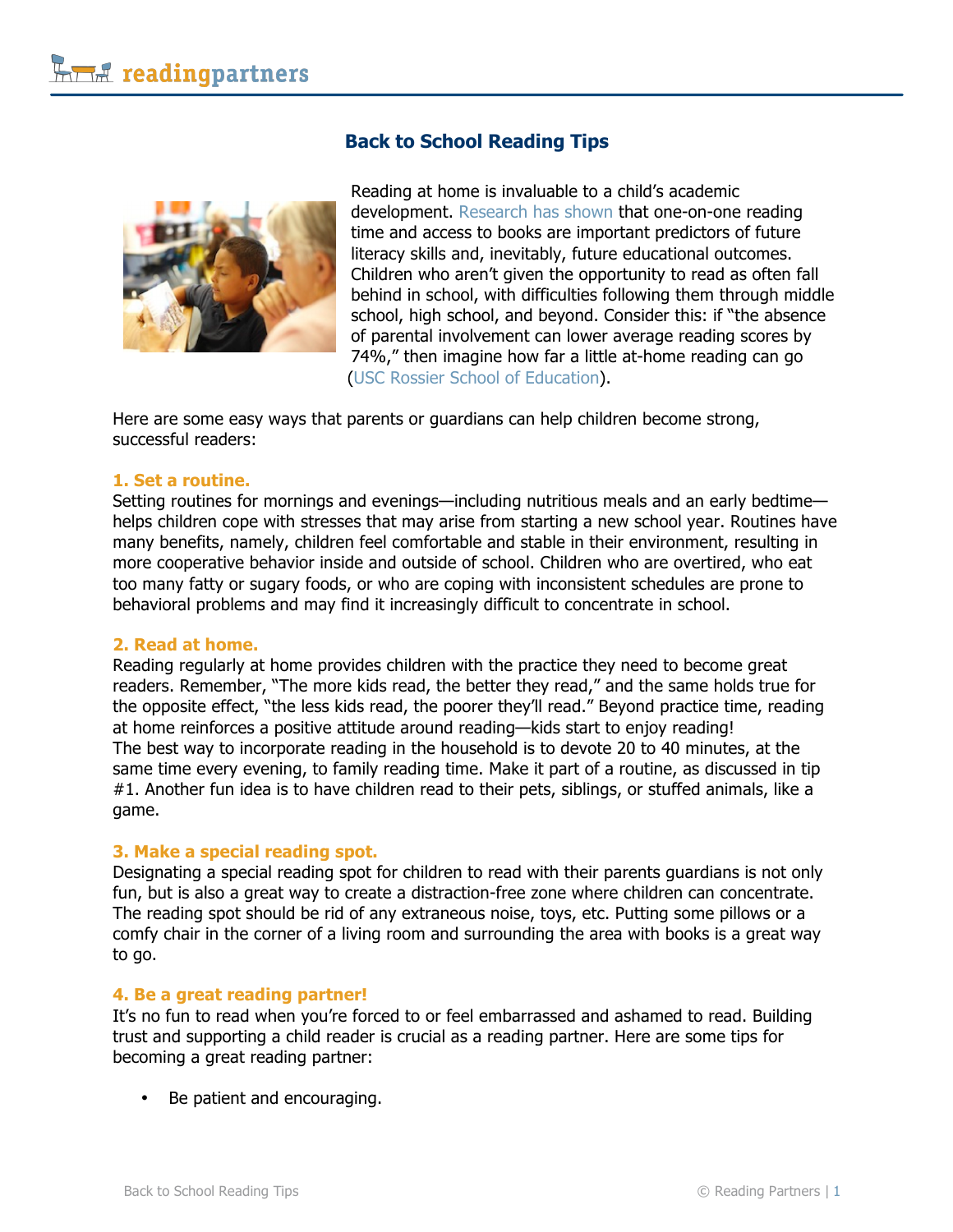- Read aloud and track the words with your finger as you are reading.
- Read the same stories over and over. Try reading the same stories in different ways, with different voices to make it fun and interesting.
- Ask questions about the story while you're reading to gauge comprehension.
- Pick books that are at the right level for your young reader—5+ mistakes on one page is too hard. No mistakes or only one mistake per page is too easy.
- Gently correct mistakes and re-read the entire sentence.
- Give positive feedback and tell the reader he or she is doing a great job.
- NEVER: Bribe, nag, criticize, judge, or add pressure by making a big deal about reading.

### **5. Surround your child with books.**

According to Science News, research shows that the number of books in the home is a strong indicator for reading achievement and educational attainment. When children have access to books in their home, they become familiar with books and the act of reading, effectively giving them a head start in learning. A child who looks at books and reads with his or her parents/guardians everyday has a major advantage compared to children who never read at home and who have never been introduced to the concept of reading. Simply interacting with books on a regular basis makes a huge difference in a child's development.

### **6. Bring books everywhere.**

Incorporating books into everyday activities will continue to help children become more familiar with books and will encourage everyday reading. Place books in every room of the house, in the car, and take books everywhere. Remember, according to the Family Education Network, children with an array of reading materials around them and in their homes score higher on standardized tests.

## **7. Set a good example; be caught in the act!**

Children are a product of their upbringing and mimic the behavior they see at home, repeating the actions they observe from their parents or guardians. If a child observes his or her parent/guardian reading every night, then that child will emulate the same behavior. On the contrary, if a child observes their guardian watching TV every night while they are ordered to read their books from school, then the child might start to resent reading and desire to watch TV.

### **8. Communicate with teachers and get involved in your local school.**

Speaking with the adults that children talk to is one-way parents and guardians can relate to their child's daily activities. Another way to relate to a child's daily activities at school is to volunteer in the classroom or attend a class fieldtrip. Knowing what goes on in the classroom and during the school day helps parents relate to their child's experiences, sparking conversations and an interest in school activities. Understandably, it can be difficult for many working parents to take time off of work to spend in the classroom. Nonetheless, it is important to talk with educators on a regular basis and attend open houses and parent-teacher conferences when possible.

Communicating with teachers also informs parents and guardians in what areas their children are succeeding and where their students might need more help. Don't wait for teachers to call call teachers or visit the classroom for monthly check-ins. Address challenges with support, guidance, patience, and practice.